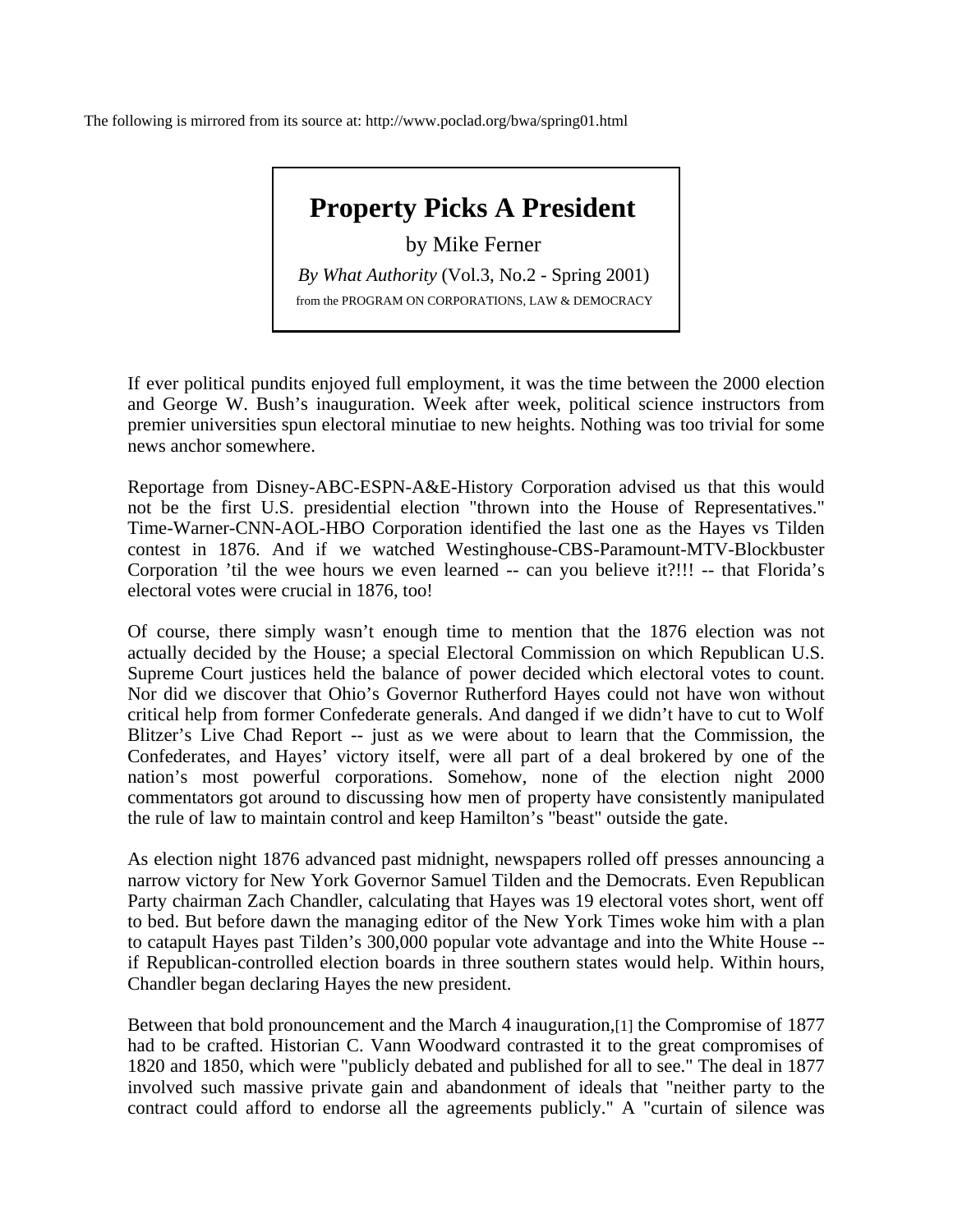deliberately dropped" to cover these "secret covenants, privately arrived at.[2]

History courses taught us that Governor Hayes received the support of southern congressmen in exchange for withdrawing federal troops and ending Reconstruction. In reality, both Hayes and Tilden, and more importantly the wealthy of both North and South, had had enough of Reconstruction. Some historians contend that President Grant had already let the protection of federal troops evaporate in all but three southern states.

W.E.B. DuBois' account of Reconstruction indicates why its days were numbered. "It put such power in the hands of Southern labor that, with intelligent and unselfish leadership and a clarifying ideal, it could have rebuilt the economic foundations of Southern society, confiscated and redistributed wealth, and built a real democracy of industry for the masses of men. What were to be the limits of democratic control in the US? If all labor, black as well as white, became free -- were given schools and the right to vote -- what control could or should be set on the power and action of these laborers? Was the rule of the mass of Americans to be unlimited, and the right to rule extended to all men regardless of race and color....and how would property and privilege be protected?[3]

To DuBois, a new day had begun with southern blacks enacting laws to benefit the disenfranchised of both races -- initiating public schools, extending voting rights to white men without property, and abolishing the whipping post and the branding iron. Breathing life into the ideals of the Declaration of Independence, such changes threatened to unite blacks and poor whites against the land barons.

Important as it was to the power brokers that Reconstruction be formally ended, much more was accomplished by the Compromise of 1877. Exposing the deal that put Hayes in the White House reveals how then, as now, a wealthy minority governed; how then, as now, it divided poor whites and blacks to prevent a democratic revolution in the South and give rise to legal segregation (Jim Crow laws), state-sanctioned lynching, sharecropping and wage slavery; and how then, as now, corporations help pick presidents after the people cast their votes -- stories that History Lite dare not tell.

The country was in ferment, having failed for 16 years to settle a presidential election without war or the threat of it. Democratic governors began mobilizing their militias while rifle companies and bloodthirsty rallies materialized in several states. In Ohio's capital, a People's Indignation Convention resolved to take up arms if Republicans controlled the electoral count to Hayes' benefit. Someone fired a shot into Hayes' home. Newspapers called for armed revolt if Tilden lost.

Hidden from public view but fundamental to the outcome was the northern elite's need to keep the South from aligning with an increasingly populist, agrarian west that was raising the specter of democracy. Yankee industrialists, mostly Republicans, had greatly increased their property during the war and had then proceeded to protect their gains by writing laws on taxes, land, finance, corporations, and more. These were all placed on the books while the South was out of the union and voters were diverted by "bloody shirt" oratory about civil rights and southern atrocities. The political direction of the post-war South would determine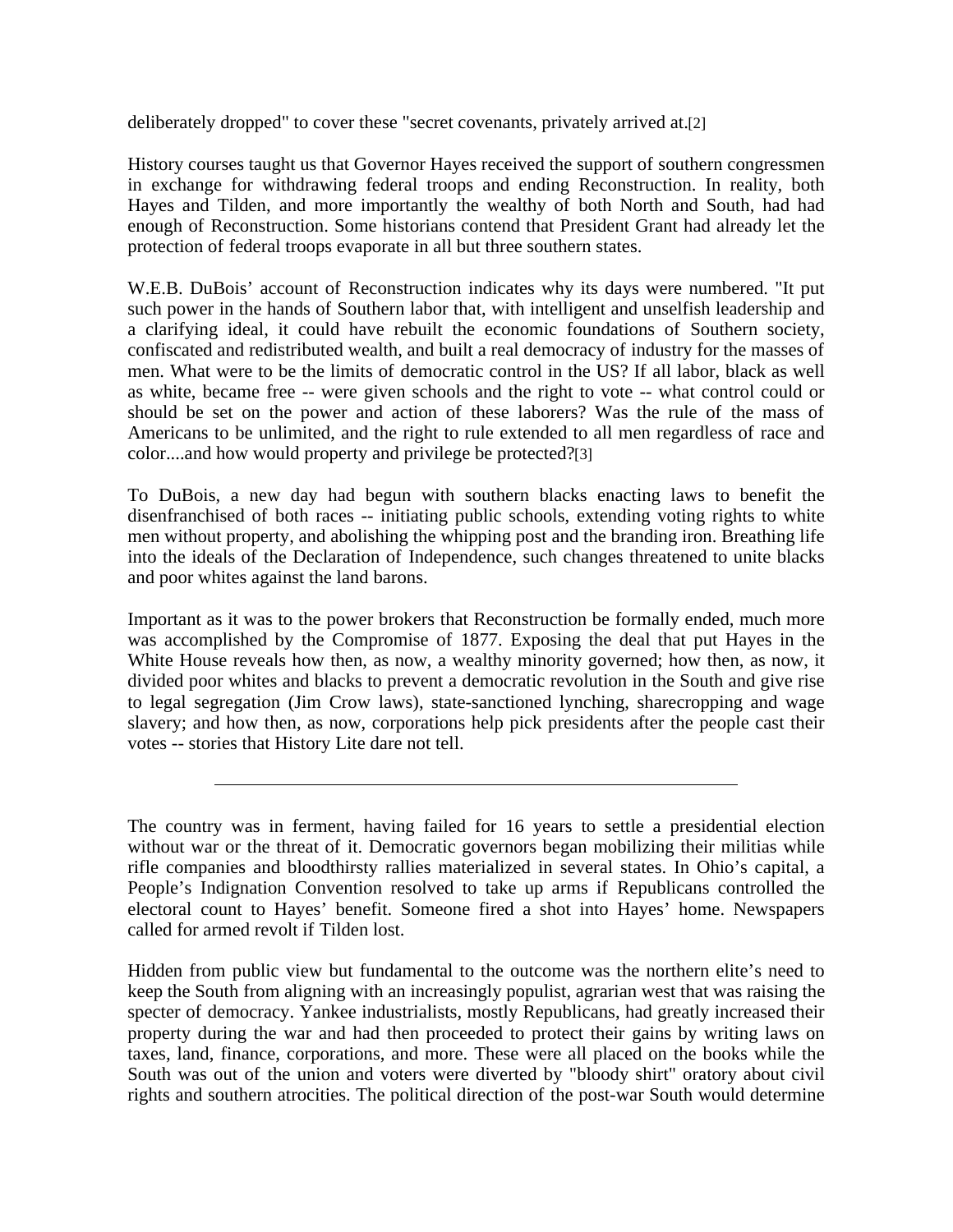the elite's ability to keep on writing the laws; to choose who would be subsidized and who would pay; who would order and who would obey.

Republican strategists, including Hayes' fellow Ohioan Congressman James Garfield, outlined a way to attract southern Democrats. Garfield wrote Hayes, "Democratic businessmen of the country are more anxious for quiet than they are for Tilden. [4] He suggested that Hayes' success lay with an appeal to former Whig Party members, the white property owners whose views he already supported.

The wealthy Whigs opposed Jacksonian democracy just as their Federalist predecessors had opposed the Jeffersonian version of government by the people. When this party of the elite split over slavery, some joined with Abolitionists to form the Republican Party and elect Lincoln in 1860, thus denying the wealthiest Whigs control of a major party. Garfield correctly theorized that southern Whigs driven into the Democratic Party in 1860 over slavery would feel more at home with Hayes than Tilden.

It was not difficult for Hayes, a Whig-turned-Republican, to court southern Whigs-turned-Democrats. His post-war vision saw no sectional barriers between men of property, as witnessed in letters exchanged with Guy Bryan, a college classmate from Texas. During the second year of severe economic depression following the Panic of 1873, Hayes complained to Bryan about Ohio miners who "make war on property." Bryan responded about "similar troubles in the South ever since the war from a discontented and ignorant class" that also "made war on property.[5] Thus did wealth and property, North and South, return to their antebellum alliance.

Included in this alliance were newspaper owners from New Orleans, Louisville, Chicago and Cincinnati, and officials of the influential Western Associated Press, run by Hayes' closest personal friend and former Ohio Secretary of State William H. Smith. Editorial support was the least of his contributions. After only three months and more than a little corporate help, Smith's handpicked agents had so effectively maneuvered Washington political networks that they could negotiate the very terms of Hayes' victory.

The war-ravaged South needed massive federal investment in order to rebuild. Capitalizing on widespread public support for such rebuilding, Texas and Pacific Railway Corporation officials had organized throughout the region, masterfully promoting  $T \& P's$ strategically-placed branch lines as the very embodiment of internal improvements for the whole South. President Tom Scott, also head of the sprawling Pennsylvania Railroad Corporation, was experienced at buying and bullying state legislatures. However, by 1877 his reach was so overextended that only a federal bailout could save him from financial ruin.

On Capitol Hill, Smith's agents quickly encountered the team Scott had sent to secure his bailout. The winning strategy promptly revealed itself: Scott's power over southern congressmen could provide their margin of victory. All Scott wanted was tens of millions of acres of public land and more taxpayer dollars than had been spent on all the roads, canals, and railways since the country was founded -- and he traded his political clout to get it.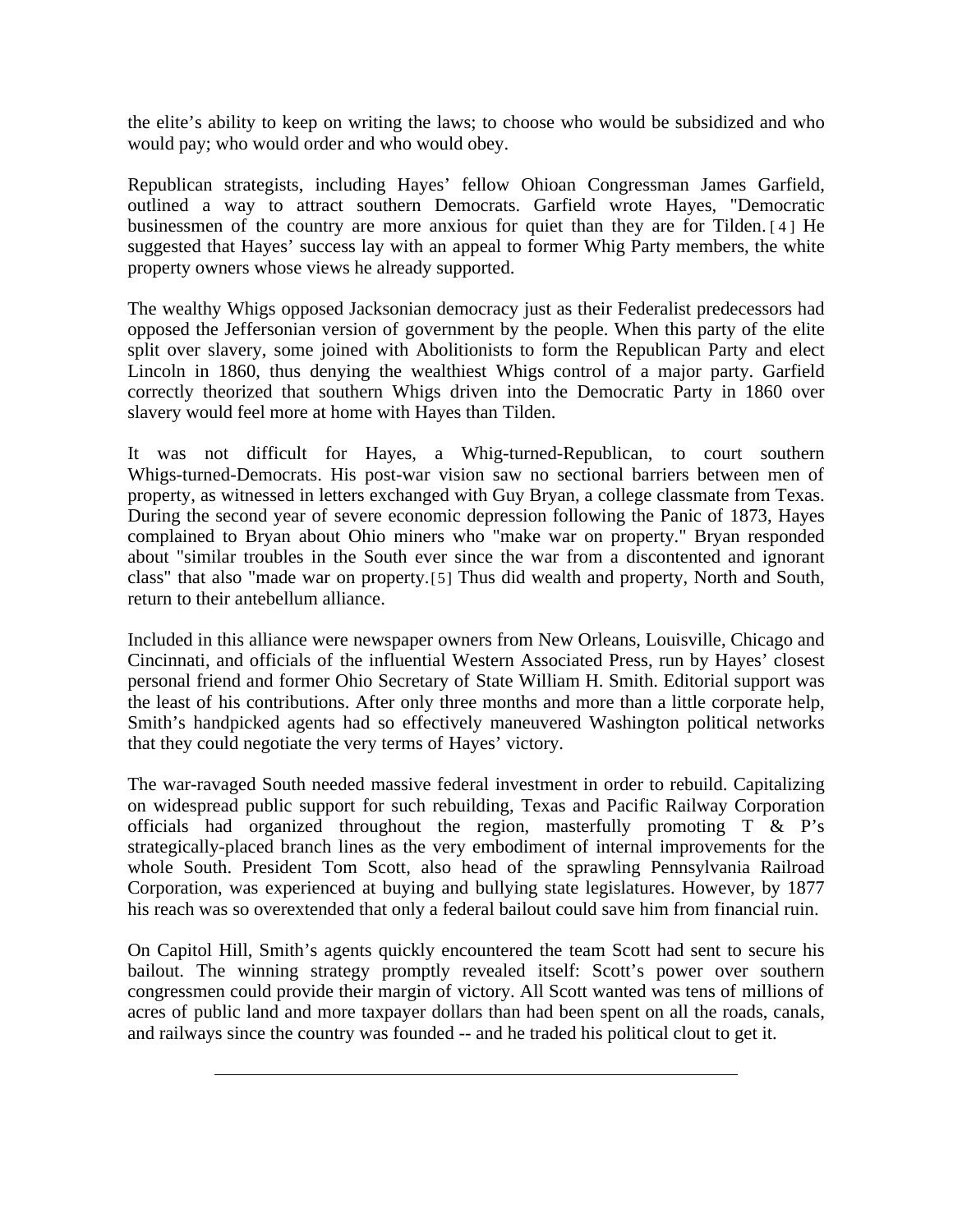The day after the election, presuming defeat and conscious of history, Hayes addressed his diary: "I don't care for myself....and the country too can stand it; but I do care for the poor colored men of the South.[6] By the next month he was bargaining for the presidency and saying different things to men who had fought for slavery.

In a December meeting in Columbus, Hayes consulted a former Confederate colonel who had become editor of the New Orleans Times. Hayes told the editor he also wanted to meet with others, such as General Wade Hampton, governor of South Carolina. Leaks of the meeting quoted Hayes as saying he would "require absolute justice and fair play to the Negro, but that he was convinced this could be got best and most surely by trusting the honorable and influential southern whites.[7]

It was one thing for Hayes, a Republican moderate, to make such statements. But even the voice of the party's radical anti-Confederate wing confirmed that property's interests were to be served above those of freed slaves. The National Republican observed how Reconstruction's carpetbagger governments, "sustained by the votes of the native menial classes," had excluded "the former governing classes....from all participation in public affairs." This abnormal condition would be corrected when the freed slave, diverted for a time "with the bauble of suffrage " [emphasis added], was persuaded "to relinquish the artificial right to vote for the natural right to live and make peace with his old master." Hunger and cold, the article concluded, would help guide the decisions of these "simple-minded dependents in choosing between an empty privilege and daily bread.[8]

Although former slaves were being rapidly abandoned by their former champions, DuBois still contends that "The overthrow of Reconstruction was in essence a revolution inspired by property, and not a race war." Control of new forms of wealth generated by the Civil War "was being developed during the ten years of Southern Reconstruction and was dependent....upon the failure of democracy in the South, just as it fattened upon the perversion of democracy in the North.[9]

Two examples illustrate DuBois' analysis: by 1877, New York's Boss Tweed and Tammany Hall were thwarting democracy with aplomb; and months after pulling federal troops out of the South, President Hayes deployed Army regiments to violently crush striking railroad workers. As the strike spread to Pennsylvania, Tom Scott, "who could make presidents but who at that moment could not make (his) trains move, advised giving the strikers 'a rifle diet for a few days and see how they like that kind of bread'.[10]

From genetic engineering to election engineering, from jurisprudence to jingoism, men of power and property do what's needed to maintain control. Why do "we the people" put up with it?

Copyright © 2001, Program on Corporations, Law and Democracy Copyright © 2001, Mike Ferner Reprinted for Fair Use Only.